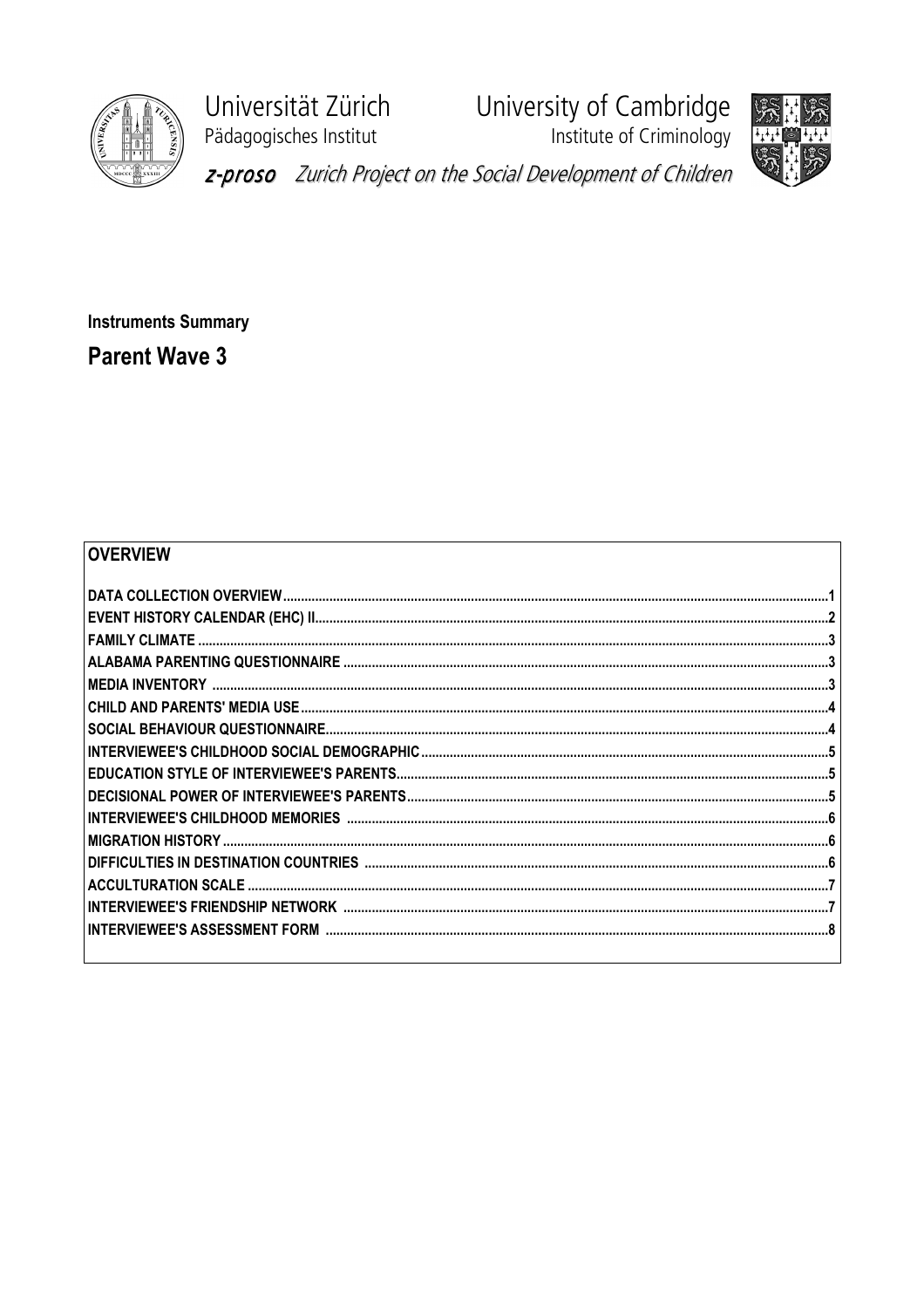| <b>Data Collection Overview</b>                 |                                                                                                                                                                                                                     |
|-------------------------------------------------|---------------------------------------------------------------------------------------------------------------------------------------------------------------------------------------------------------------------|
| <b>Interview Languages</b>                      | German / Swiss-German<br>$\bullet$<br>Albanian<br>$\bullet$<br>English<br>٠<br>Italian<br>$\bullet$<br>Portuguese<br>٠<br>Serbo-Croatian<br>$\bullet$<br>Spanish<br>٠<br>Tamil<br>$\bullet$<br>Turkish<br>$\bullet$ |
| <b>Interviewee</b>                              | In most cases the same person as in the preceding wave, i.e., the target child's primary caregiver.                                                                                                                 |
| <b>Interview Setting</b>                        | Computer-aided personal face-to-face interviews, usually at interviewee's home.                                                                                                                                     |
| Fieldwork                                       | 24.08.2006 - 26.01.2007                                                                                                                                                                                             |
| <b>Number of Completed</b><br><b>Interviews</b> | 1181                                                                                                                                                                                                                |
| <b>Interview Duration</b><br>(Median)           | 61:00 minutes                                                                                                                                                                                                       |

Note **Instruments are listed in the same order as in the questionnaire**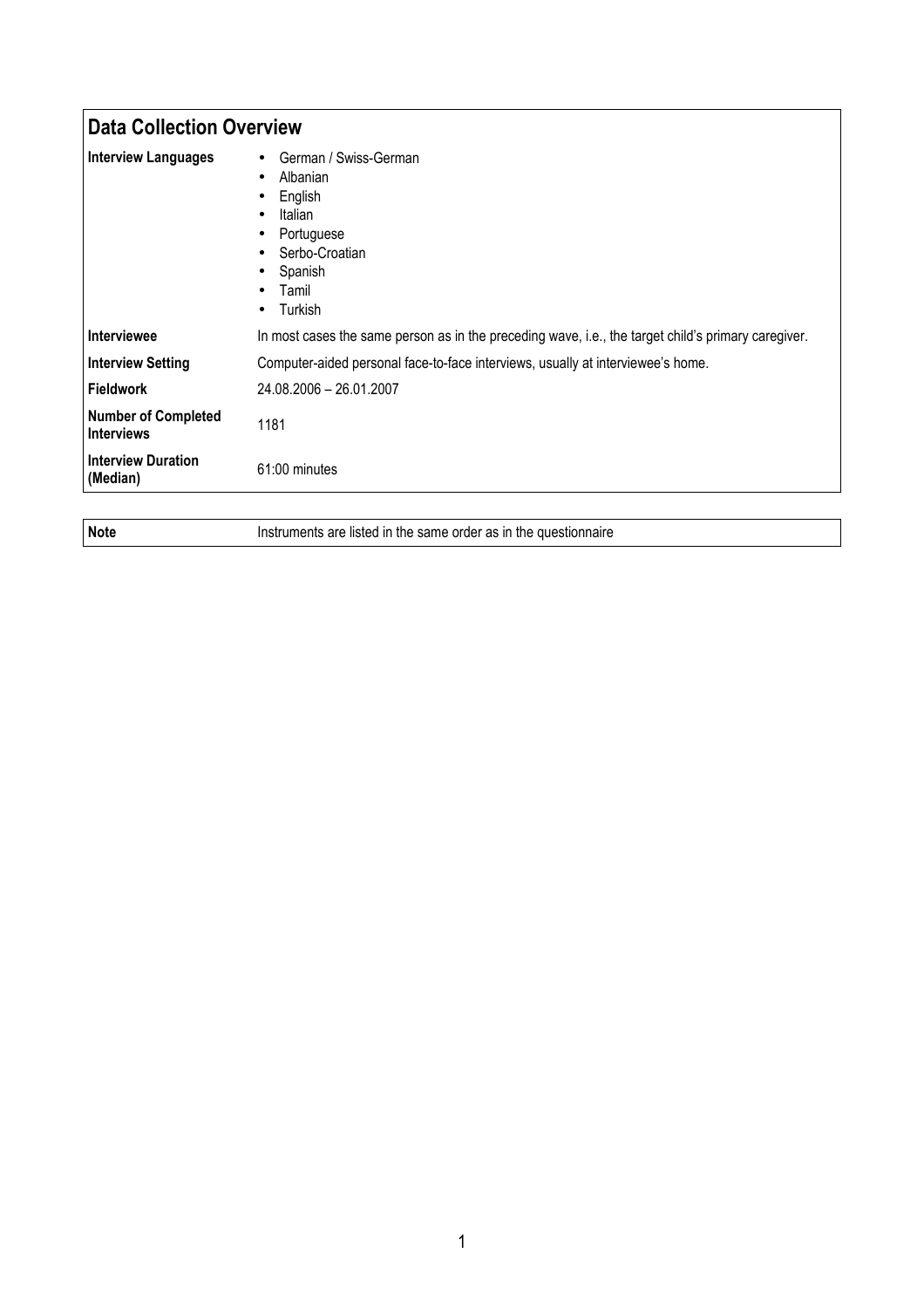| <b>Event History Calendar (EHC) II</b>            |                                                                                                                                                                                                                                                                                                                                                                                                                                                                                                                                                                                                                                                                                                                                                                                                                                                                                                                                                                                                                                                                                                                                                                                                                                                                                                                                                                                                                                                                                                                                                                                                                                                                                                                                                                                                                                                                                                                                                                                                             |  |
|---------------------------------------------------|-------------------------------------------------------------------------------------------------------------------------------------------------------------------------------------------------------------------------------------------------------------------------------------------------------------------------------------------------------------------------------------------------------------------------------------------------------------------------------------------------------------------------------------------------------------------------------------------------------------------------------------------------------------------------------------------------------------------------------------------------------------------------------------------------------------------------------------------------------------------------------------------------------------------------------------------------------------------------------------------------------------------------------------------------------------------------------------------------------------------------------------------------------------------------------------------------------------------------------------------------------------------------------------------------------------------------------------------------------------------------------------------------------------------------------------------------------------------------------------------------------------------------------------------------------------------------------------------------------------------------------------------------------------------------------------------------------------------------------------------------------------------------------------------------------------------------------------------------------------------------------------------------------------------------------------------------------------------------------------------------------------|--|
| Source/Developer                                  | z-proso Project Team                                                                                                                                                                                                                                                                                                                                                                                                                                                                                                                                                                                                                                                                                                                                                                                                                                                                                                                                                                                                                                                                                                                                                                                                                                                                                                                                                                                                                                                                                                                                                                                                                                                                                                                                                                                                                                                                                                                                                                                        |  |
| <b>Description</b>                                | The EHC II aims at collecting relevant life events in the target child's biography for the timeframe 2004<br>to 2006 in a structured way. It consists of a calendar sheet with several rows representing distinctive<br>phenomena that may have occurred during the time between the first interview (Sept. 2004) and the<br>third interview (Aug. 2006). Each row is subdivided in spells of one trimester. Some types of events are<br>just marked as present/absent in a given trimester while for others more detailed information are<br>collected.                                                                                                                                                                                                                                                                                                                                                                                                                                                                                                                                                                                                                                                                                                                                                                                                                                                                                                                                                                                                                                                                                                                                                                                                                                                                                                                                                                                                                                                    |  |
| <b>Measured Concepts/</b><br><b>Subdimensions</b> | The following list shows life areas covered by the EHC and lists data that were collected besides mere<br>"presence-absence"-like information.<br>1. Place of residence<br>Detailed address of each place where the child lived*<br>2. Household members<br>Gender and kinship with target child of each household member<br>Reason for moving in (birth vs. move in) or moving out (death vs. move out)*<br>3. External child care<br>Type of childcare<br>Intensity (days/week) of childcare<br>4. Parent not living in the same household<br>Number of child's visits a month<br>Contact between two parents (conflict atmosphere)<br>Events with absent parent (new partnership, half-siblings, severe illness, etc.)*<br>5. Occupation of parents<br>Job description and occupation degree (%) of primary caregivers living in the same household<br>6. Hobbies and leisure activities of the child<br>Detailed lists of regularly frequented activities (min. 3 months) (sports clubs, music lessons, etc.)<br>7. Relationship between child and close friends<br>List of child's close friends and link (schoolmate, neighbour, sibling)<br>Parent's opinion about the friendship (positive, neutral, negative)<br>8. Critical life events for child<br>Serious illness (with hospital stay / repeated consultations)*<br>Accident (with hospital stay / repeated consultations) *<br>Serious illness / accident of female primary caregiver*<br>Serious illness / accident of male primary caregiver*<br>Other negative events (experiences of violence, illness of close person, etc.)*<br>Other positive events (exceptional success, special travels, etc.) *<br>9. General Wellbeing (from Wave 3 onwards)<br>Estimation of own wellbeing<br>Estimation of child's wellbeing<br>10. Support for child<br>Teacher addresses (what) difficulties<br>Expert advice (who) was sought (because of)<br>Child receives (what kind of) support<br>11. Emotional valence for child (from Wave 3 onwards) |  |
|                                                   | Child's emotional reaction for *-marked variables                                                                                                                                                                                                                                                                                                                                                                                                                                                                                                                                                                                                                                                                                                                                                                                                                                                                                                                                                                                                                                                                                                                                                                                                                                                                                                                                                                                                                                                                                                                                                                                                                                                                                                                                                                                                                                                                                                                                                           |  |
| <b>Number of Items</b>                            | 3741 variables                                                                                                                                                                                                                                                                                                                                                                                                                                                                                                                                                                                                                                                                                                                                                                                                                                                                                                                                                                                                                                                                                                                                                                                                                                                                                                                                                                                                                                                                                                                                                                                                                                                                                                                                                                                                                                                                                                                                                                                              |  |
| Administration<br><b>History</b>                  | Wave 1 (EHC I), update/refinement at Wave 3 (EHC II)                                                                                                                                                                                                                                                                                                                                                                                                                                                                                                                                                                                                                                                                                                                                                                                                                                                                                                                                                                                                                                                                                                                                                                                                                                                                                                                                                                                                                                                                                                                                                                                                                                                                                                                                                                                                                                                                                                                                                        |  |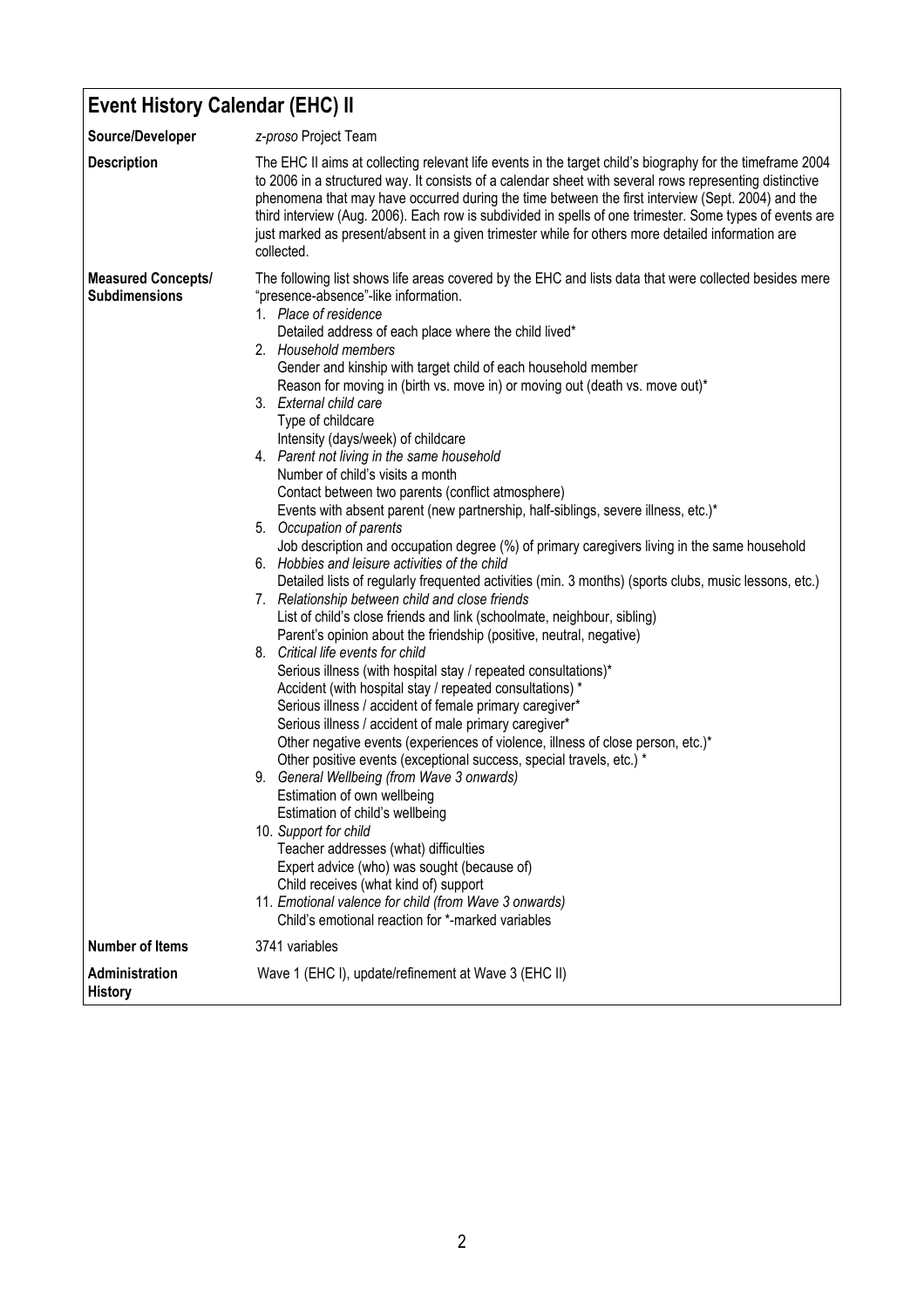| <b>Family Climate</b>            |                                                                       |
|----------------------------------|-----------------------------------------------------------------------|
| Source/Developer                 | Peterborough study (P.O. Wikström)                                    |
| <b>Description</b>               | A short assessment of family conflict                                 |
| Number of Items                  | 3                                                                     |
| <b>Response Categories</b>       | 5-point Likert scale (from "very much disagree" to "very much agree") |
| <b>Item Example</b>              | "We are a happy family and like each other a lot."                    |
| Administration<br><b>History</b> | Wave 1, Wave 2, Wave 3                                                |

| <b>Alabama Parenting Questionnaire</b>            |                                                                                                                                                                                                                                                                                                                                                                                                                                                                                                                                     |
|---------------------------------------------------|-------------------------------------------------------------------------------------------------------------------------------------------------------------------------------------------------------------------------------------------------------------------------------------------------------------------------------------------------------------------------------------------------------------------------------------------------------------------------------------------------------------------------------------|
| Source/Developer                                  | Shelton, K. K., Frick, P. J., & Wootton, J. (1996). "Assessment of parenting practices in families of<br>elementary school-age children", Journal of Clinical Child Psychology, 25(3), 317-329.                                                                                                                                                                                                                                                                                                                                     |
| <b>Description</b>                                | A comprehensive assessment of parenting practices                                                                                                                                                                                                                                                                                                                                                                                                                                                                                   |
| <b>Measured Concepts/</b><br><b>Subdimensions</b> | Six subscales:<br>1. Involvement<br>2. Positive parenting<br>3. Poor monitoring<br>4. Inconsistent discipline<br>5. Corporal punishment<br>6. "Other discipline"                                                                                                                                                                                                                                                                                                                                                                    |
| <b>Number of Items</b>                            | 40                                                                                                                                                                                                                                                                                                                                                                                                                                                                                                                                  |
| <b>Response Categories</b>                        | 5-point Likert scale (from "never" to "always")                                                                                                                                                                                                                                                                                                                                                                                                                                                                                     |
| <b>Item Examples</b>                              | "You play games or do other fun things with CHILD." (Involvement)<br>"You compliment CHILD when he/she does something well." (Positive parenting)<br>"CHILD is out with friends you don't know." (Poor monitoring)<br>"You threaten to punish CHILD and then do not actually punish him/her." (Inconsistent discipline)<br>"You spank CHILD with your hand when she/he has done something wrong."<br>(Corporal punishment)<br>"You use time out, that is make him/her sit or stand in a corner as a punishment." (Other discipline) |
| Administration<br><b>History</b>                  | Wave 1, Wave 2, Wave 3                                                                                                                                                                                                                                                                                                                                                                                                                                                                                                              |

| <b>Media Inventory</b>           |                                                                                                                                                                                                             |
|----------------------------------|-------------------------------------------------------------------------------------------------------------------------------------------------------------------------------------------------------------|
| Source/Developer                 | Kriminologisches Forschungsinstitut Niedersachsen (KFN)                                                                                                                                                     |
| <b>Description</b>               | Inventory of media devices (TV-set; game console; DVD-player / video recorder; computer; internet<br>connection) in the household, particularly in the child's room and when the child received the device. |
| Number of Items                  | 5                                                                                                                                                                                                           |
| <b>Response Categories</b>       | Yes / No; Year                                                                                                                                                                                              |
| Administration<br><b>History</b> | Wave 3                                                                                                                                                                                                      |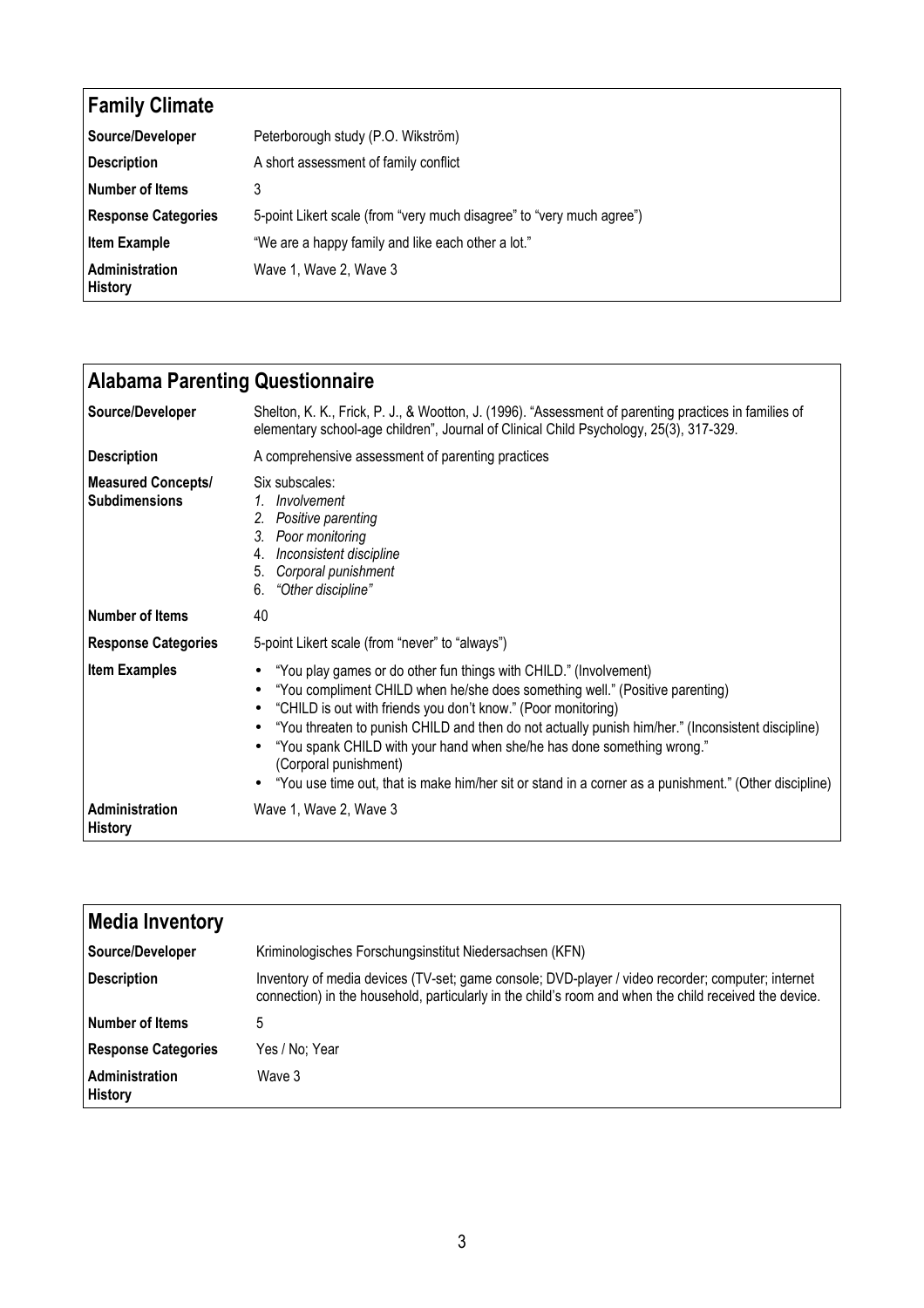## Child and Parent's Media Use

| Source/Developer                        | Kriminologisches Forschungsinstitut Niedersachsen (KFN)                         |
|-----------------------------------------|---------------------------------------------------------------------------------|
| Description                             | Assessment of child's and parent's average media use.                           |
| Number of Items                         | 4                                                                               |
| <b>Item Examples</b>                    | "How long does CHILD/do you watch TV, videos or DVDs on an average school day?" |
| <b>Response Categories</b>              | Hrs [0-24] and min [0-60]                                                       |
| <b>Administration</b><br><b>History</b> | Wave 3                                                                          |

| <b>Social Behaviour Questionnaire</b>             |                                                                                                                                                                                                                                                                                                                                                                                                                                                                                                                                                                                                                                                                            |
|---------------------------------------------------|----------------------------------------------------------------------------------------------------------------------------------------------------------------------------------------------------------------------------------------------------------------------------------------------------------------------------------------------------------------------------------------------------------------------------------------------------------------------------------------------------------------------------------------------------------------------------------------------------------------------------------------------------------------------------|
| Source/Developer                                  | Richard E. Tremblay (Université de Montréal)<br>Tremblay, R. E., Loeber, R., Gagnon, C., Charlebois, P., Larivee, S. & LeBlanc, M. (1991).<br>Disruptive boys with stable and unstable high fighting behaviour patterns during junior elementary<br>school. Journal of Abnormal Child Psychology, 19, 285-300.                                                                                                                                                                                                                                                                                                                                                             |
| <b>Description</b>                                | A comprehensive assessment of the target child's social behaviour. Focuses also on prosociality, not<br>only on problem behaviour. As compared to the original scale the more recent version used in the z-<br>proso study also allows assessing subtypes of aggression, such as indirect, reactive, and instrumental<br>aggression. This measure is also repeatedly administered to teachers (paper-and-pencil) and - in an<br>adapted computer-based multimedia version - to the target children.                                                                                                                                                                        |
| <b>Measured Concepts/</b><br><b>Subdimensions</b> | Prosocial Behaviour<br>1. Prosocial Behaviour (Helping, Empathy)<br>Internalising Problem Behaviour (not measured at Wave 2)<br>2. Anxiety<br>3. Depression<br>Attention-Deficit and Hyperactivity Disorder (ADHD) (not measured at Wave 2)<br>4. Attention Deficit<br>5. Hyperactivity<br>Non-Aggressive Externalising Problem Behaviour (not measured at Wave 2)<br>6. Non-Aggressive Conduct Disorder (Stealing, Lying, Vandalising)<br>7. Opposition/Defiance<br>Aggression<br>8. Physical Aggression<br>9. Indirect Aggression<br>10. Instrumental Aggressions/Dominance<br>11. Reactive Aggression<br>Psychopathy<br>12. Cruelty to Animals (as a psychopathy proxy) |
| Number of Items                                   | 55                                                                                                                                                                                                                                                                                                                                                                                                                                                                                                                                                                                                                                                                         |
| <b>Response Categories</b>                        | 5-point Likert scale (from "never" to "very often")                                                                                                                                                                                                                                                                                                                                                                                                                                                                                                                                                                                                                        |
| <b>Item Examples</b>                              | "CHILD kicks, bites, hits other children." (Physical Aggression)<br>"CHILD listens to others' points of view." (Prosociality)<br>$\bullet$                                                                                                                                                                                                                                                                                                                                                                                                                                                                                                                                 |
| Administration<br><b>History</b>                  | Wave 1, Wave 2 (except scales "Internalising Problem Behaviour", "ADHD" and "Indirect Aggression"),<br>Wave 3                                                                                                                                                                                                                                                                                                                                                                                                                                                                                                                                                              |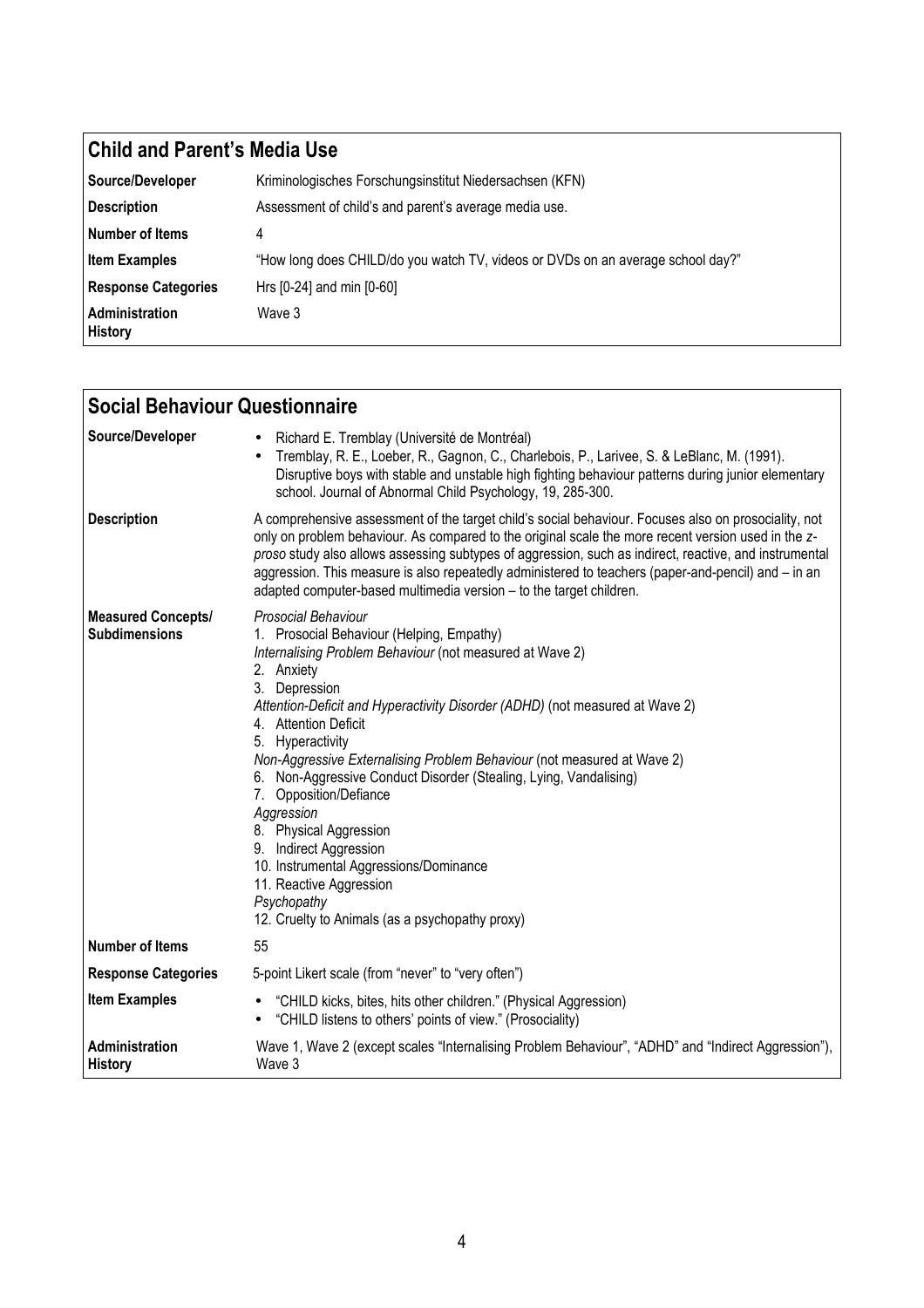## Interviewee's Childhood Social Demographic

| Source/Developer                                  | z-proso Research Team                                                                                                                                                                                                                                           |
|---------------------------------------------------|-----------------------------------------------------------------------------------------------------------------------------------------------------------------------------------------------------------------------------------------------------------------|
| <b>Description</b>                                | Assessment of interviewee's social-demographic conditions during childhood, when s/he was as old as<br>CHILD (between 8 and 10 years).                                                                                                                          |
| <b>Measured Concepts/</b><br><b>Subdimensions</b> | Country of residence<br>City of residence and its size<br>Adults living in the same household<br>Siblings living in the same household<br>Room-sharing<br>Financial conditions of household<br>Educational qualifications of male and female primary caregivers |
| Number of Items                                   | 9                                                                                                                                                                                                                                                               |
| <b>Categories</b>                                 | Item Example / Response Open answers / answer categories with open answer option.                                                                                                                                                                               |
| <b>Administration</b><br><b>History</b>           | Wave 3                                                                                                                                                                                                                                                          |

| <b>Educational Style of Interviewee's Parents</b> |                                                                                                                                   |
|---------------------------------------------------|-----------------------------------------------------------------------------------------------------------------------------------|
| Source/Developer                                  | z-proso Research Team; Partially based on APQ                                                                                     |
| <b>Description</b>                                | Assessment of interviewee's parents' education style during childhood, when s/he was as old as<br>CHILD (between 8 and 10 years). |
| <b>Measured Concepts/</b><br><b>Subdimensions</b> | Authoritarianism<br>Commitment<br><b>Positive Parenting</b><br><b>Corporal Punishment</b>                                         |
| Number of Items                                   | 16 (8 items for each mother and father)                                                                                           |
| Item Example / Response<br><b>Categories</b>      | 5-point Likert scale (from "very true" to "not at all true")                                                                      |
| <b>Item Example</b>                               | "Your mother had a friendly talk with you."<br>"Your father praised you when you did something well."                             |
| Administration<br>History                         | Wave 3                                                                                                                            |

| Decisional Power of Interviewee's Parents    |                                                                                                                                     |
|----------------------------------------------|-------------------------------------------------------------------------------------------------------------------------------------|
| Source/Developer                             | z-proso Research Team                                                                                                               |
| <b>Description</b>                           | Assessment of most important decision-maker between the interviewee's parents.                                                      |
| l Number of Items                            |                                                                                                                                     |
| Item Example / Response<br><b>Categories</b> | 5-point Likert scale ("Always the father"; "Mostly the father"; "Both about equally"; "Mostly the mother";<br>"Always the mother"). |
| Administration<br><b>History</b>             | Wave 3                                                                                                                              |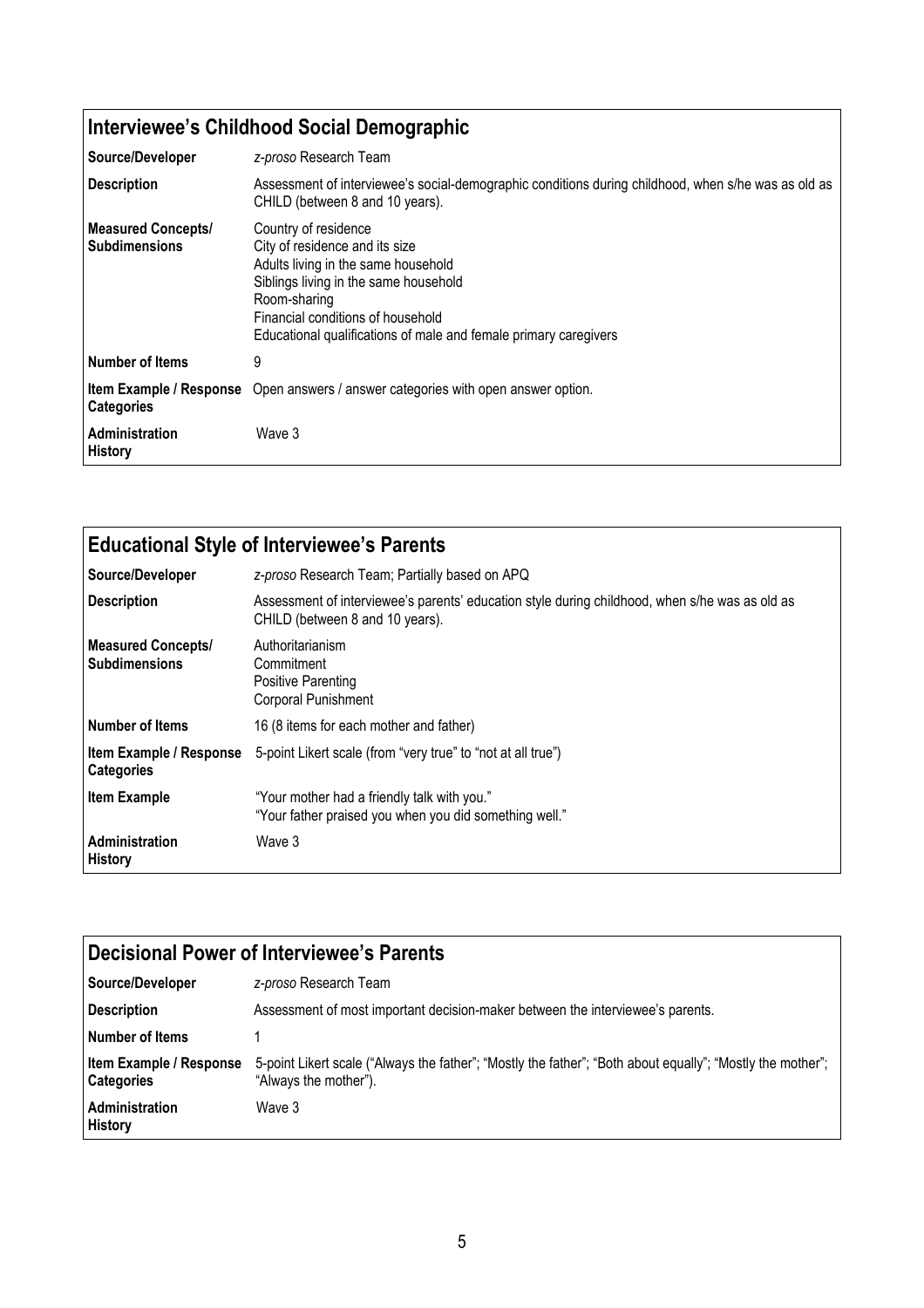| Interviewee's Childhood Memories                    |                                                                                                                                                                      |
|-----------------------------------------------------|----------------------------------------------------------------------------------------------------------------------------------------------------------------------|
| Source/Developer                                    | z-proso Research Team                                                                                                                                                |
| <b>Description</b>                                  | General assessment of interviewee's childhood memories regarding enjoying school, personality and<br>happiness.                                                      |
| <b>Measured Concepts/</b><br><b>Subdimensions</b>   | 1. School bonding<br>2. Shyness/Social withdrawal<br>3. Overall happiness                                                                                            |
| <b>Number of Items</b>                              | 3                                                                                                                                                                    |
| <b>Item Example / Response</b><br><b>Categories</b> | 4-point Likert scale<br>1. (from "Very much" to "Not at all");<br>2. (from "very shy/withdrawn" to "very open/social");<br>3. (from "very happy" to "very unhappy"). |
| Administration<br><b>History</b>                    | Wave 3                                                                                                                                                               |

| <b>Migration History</b>                          |                                                                                                                                                                                                                                                       |
|---------------------------------------------------|-------------------------------------------------------------------------------------------------------------------------------------------------------------------------------------------------------------------------------------------------------|
| Source/Developer                                  | z-proso Research Team                                                                                                                                                                                                                                 |
| <b>Description</b>                                | Assessment of general migration conditions.<br>Filter question following Instrument "Interviewee's Childhood Social Demographic" $\rightarrow$ instrument only<br>used if interviewee indicated to have grown up in a country other than Switzerland. |
| <b>Measured Concepts/</b><br><b>Subdimensions</b> | Year of emigration<br>Direct emigration to Switzerland<br>Residence in other countries before immigrating to Switzerland<br>Reasons for emigration<br>Reasons for choosing Zurich as city of residence<br>Persons who immigrated with                 |
| <b>Number of Items</b>                            | 6                                                                                                                                                                                                                                                     |
| Item Example / Response<br><b>Categories</b>      | Open answers / answer categories with open answer option.                                                                                                                                                                                             |
| <b>Administration</b><br><b>History</b>           | Wave 3                                                                                                                                                                                                                                                |

| <b>Difficulties in Destination Country</b> |                                                                                                                                                                                                                                               |  |
|--------------------------------------------|-----------------------------------------------------------------------------------------------------------------------------------------------------------------------------------------------------------------------------------------------|--|
| Source/Developer                           | z-proso Research Team                                                                                                                                                                                                                         |  |
| <b>Description</b>                         | Assessment of problems and difficulties caused by living in a foreign country. Interviewees were given<br>a list of 12 possible difficulties (see Item Examples) for which they had to indicate if they considered to<br>be a problem or not. |  |
| Number of Items                            | 12                                                                                                                                                                                                                                            |  |
| <b>Categories</b>                          | <b>Item Example / Response</b> 4-point Likert scale (from "big problem" to "No problem").                                                                                                                                                     |  |
| <b>Item Example</b>                        | "Homesickness"<br>"Contact with immigration authorities"<br>"Loneliness"                                                                                                                                                                      |  |
| Administration<br><b>History</b>           | Wave 3                                                                                                                                                                                                                                        |  |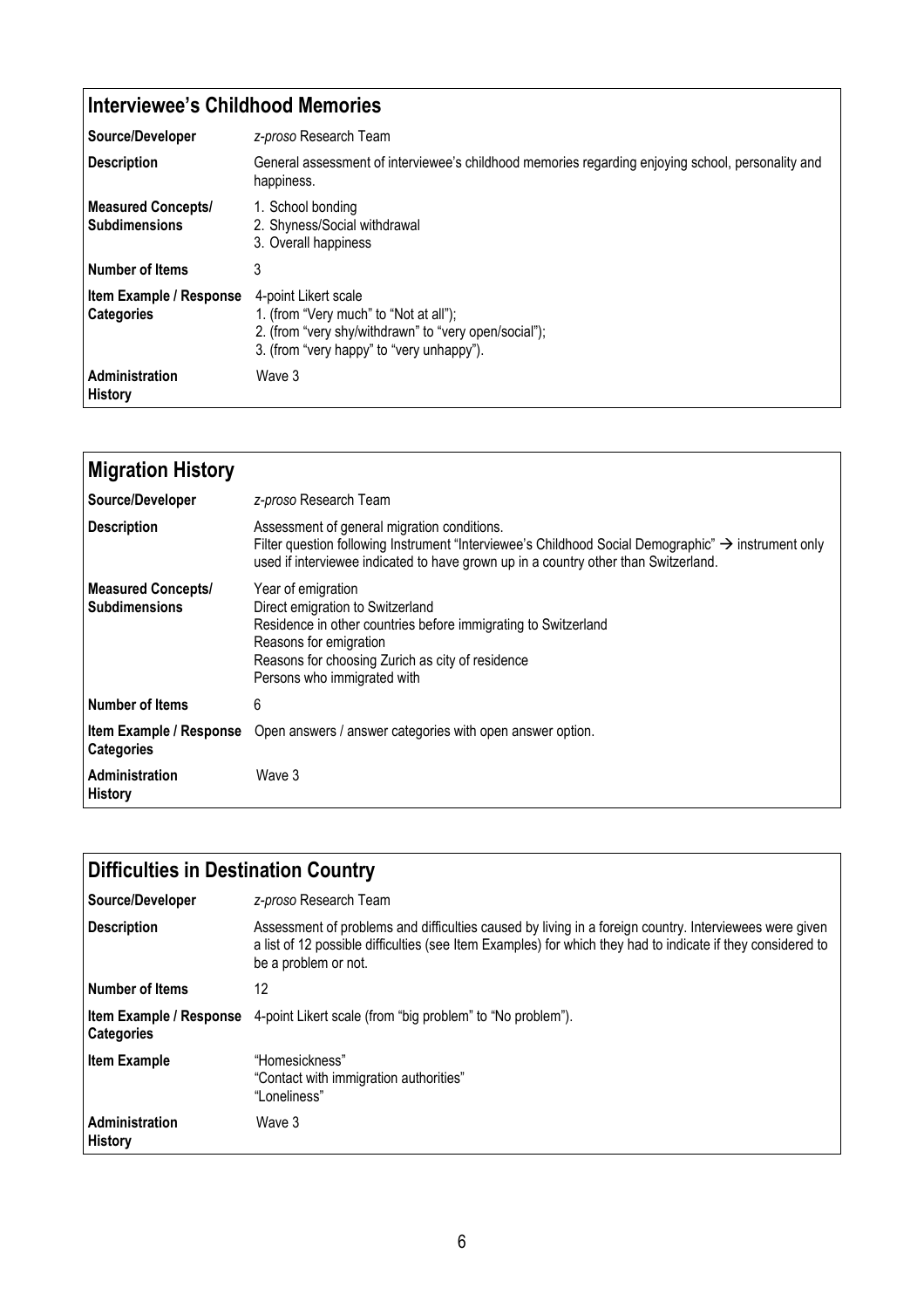| <b>Acculturation Scale</b>       |                                                                                                                                                                                                                                                                                                                                                                                                                                                                             |  |
|----------------------------------|-----------------------------------------------------------------------------------------------------------------------------------------------------------------------------------------------------------------------------------------------------------------------------------------------------------------------------------------------------------------------------------------------------------------------------------------------------------------------------|--|
| Source/Developer                 | Adapted from:<br>Stephenson M. (2000). Development and Validation of the Stephenson Multigroup Acculturation<br>Scale (SMAS), Psychological Assessment, Vol. 12 (1): 77-88;<br>Arends-Tóth, J., Van de Vijver, F. J. R., Poortinga, Y. (2006). The Influence of Methods Factors<br>$\blacksquare$<br>on the Relation between Attitudes and Self-Reported Behaviours in the Assessment of<br>Acculturation. European Journal of Psychological Assessment, Vol. 22 (1): 4-12. |  |
| <b>Description</b>               | Assessment of the interviewees degree of acculturation on the basis of routine activities                                                                                                                                                                                                                                                                                                                                                                                   |  |
| l Number of Items                | 12                                                                                                                                                                                                                                                                                                                                                                                                                                                                          |  |
| <b>Categories</b>                | <b>Item Example / Response</b> 4-point Likert scale (from "Very true" to "Not true at all").                                                                                                                                                                                                                                                                                                                                                                                |  |
| <b>Item Example</b>              | "I regularly watch Swiss television programmes or read Swiss newspapers."<br>"I bring up my child the way we do in my homeland."                                                                                                                                                                                                                                                                                                                                            |  |
| Administration<br><b>History</b> | Wave 3                                                                                                                                                                                                                                                                                                                                                                                                                                                                      |  |

| Interviewee's Friendship Network                  |                                                                                                                                                                                                                  |  |
|---------------------------------------------------|------------------------------------------------------------------------------------------------------------------------------------------------------------------------------------------------------------------|--|
| Source/Developer                                  | z-proso Research Team                                                                                                                                                                                            |  |
| <b>Description</b>                                | Assessment of interviewee's friendship network.<br>In the case of immigration background, it complements the "Acculturation scale"-instrument by<br>measuring the degree of acculturation in the social network. |  |
| <b>Measured Concepts/</b><br><b>Subdimensions</b> | Number of friends<br>Number of friends speaking (Swiss-)German<br>Number of friends speaking interviewee's mother tongue                                                                                         |  |
| <b>Number of Items</b>                            | 3                                                                                                                                                                                                                |  |
| Administration<br><b>History</b>                  | Wave 3                                                                                                                                                                                                           |  |